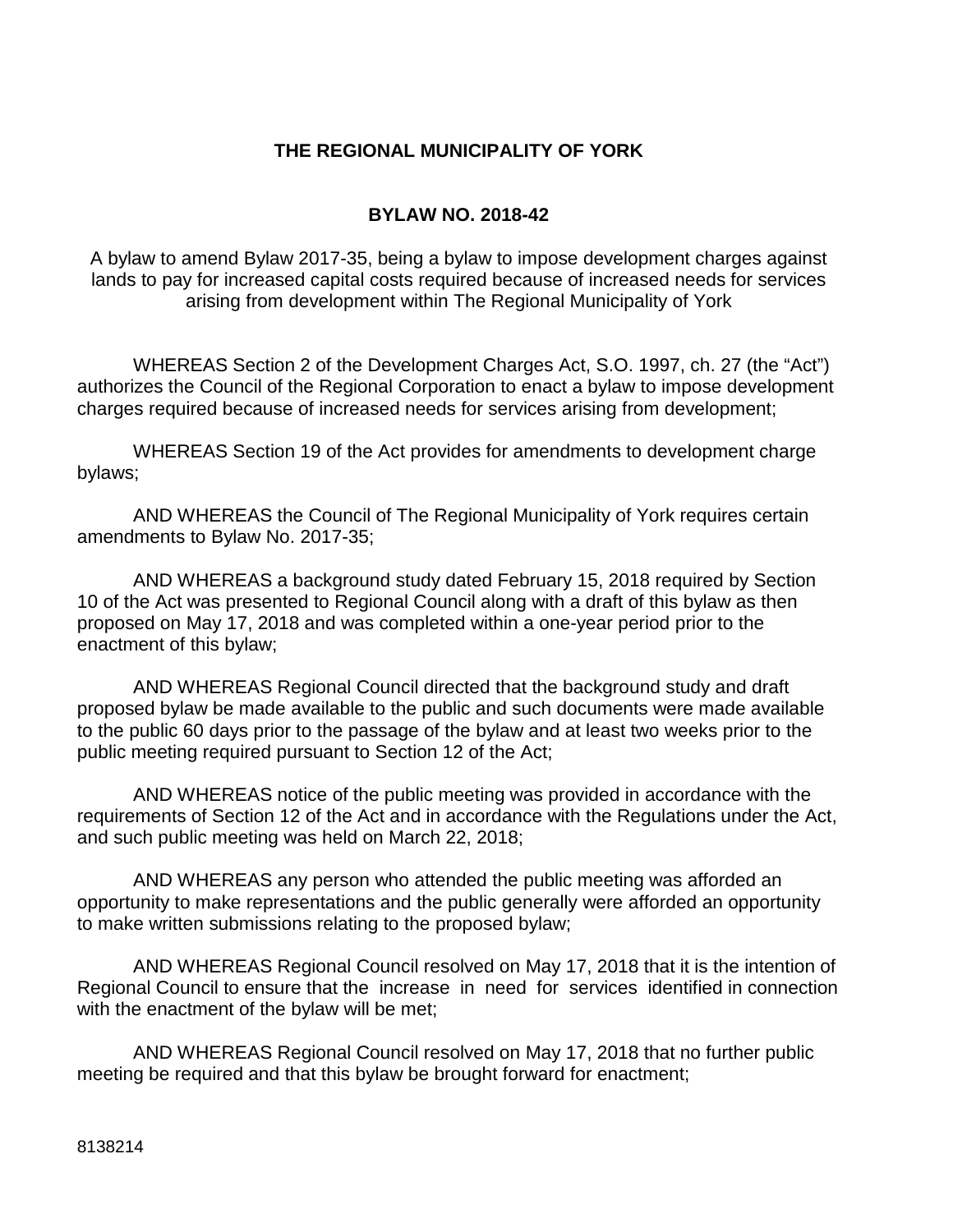NOW THEREFORE, the Council of The Regional Municipality of York hereby enacts as follows:

1. Section 1.1 of Bylaw No. 2017-35 is amended by replacing the definition of gross floor area with the following definition:

*"gross floor area"* means, in the case of a non-residential building or structure or the non-residential portion of a mixed-use building or structure, the aggregate of the areas of each floor, whether above or below grade, measured between the exterior faces of the exterior walls of the building or structure or from the centre line of a common wall separating a non-residential and a residential use, excluding, in the case of a building or structure containing an atrium, the sum of the areas of the atrium at the level of each floor surrounding the atrium above the floor level of the atrium, and excluding the sum of the areas of each floor used, or designed or intended for use for the parking of motor vehicles unless the building or structure, or any part thereof, is a retail motor vehicle establishment or a standalone motor vehicle storage facility or a commercial public parking structure, and, for the purposes of this definition, notwithstanding any other section of this bylaw, the non-residential portion of a mixed-use building is deemed to include one-half of any area common to the residential and non-residential portions of such mixed-use building or structure, and gross floor area shall not include the surface area of swimming pools or the playing surfaces of indoor sport fields including hockey arenas, and basketball courts;

- 2. Section 1.1 of Bylaw No. 2017-35 is amended by deleting the definition of parking structure.
- 3. Section 1.1 of Bylaw No. 2017-35 is amended by adding the following definition:

*"retail motor vehicle establishment"* means a building or structure used or designed or intended to be used for the sale, rental or servicing of motor vehicles, or any other function associated with the sale, rental or servicing of motor vehicles including but not limited to detailing, leasing and brokerage of motor vehicles, and short or long-term storage of customer motor vehicles. For a retail motor vehicle establishment, gross floor area includes the sum of the areas of each floor used, or designed or intended for use for the parking or storage of motor vehicles, including customer and employee motor vehicles. An exemption may be granted to exclude the sum of the areas for customer and employee motor vehicles on terms and conditions to the satisfaction of the Region;

4. Section 1.1 of Bylaw No. 2017-35 is amended by adding the following definition:

*"standalone motor vehicle storage facility"* means a building or structure used or designed or intended for use for the storage or warehousing of motor vehicles that is separate from a retail motor vehicle establishment. For a standalone motor vehicle storage facility, gross floor area includes the sum of the areas of each floor used, or designed or intended for use for the parking or storage of motor vehicles, including customer and employee motor vehicles. An exemption may be granted to exclude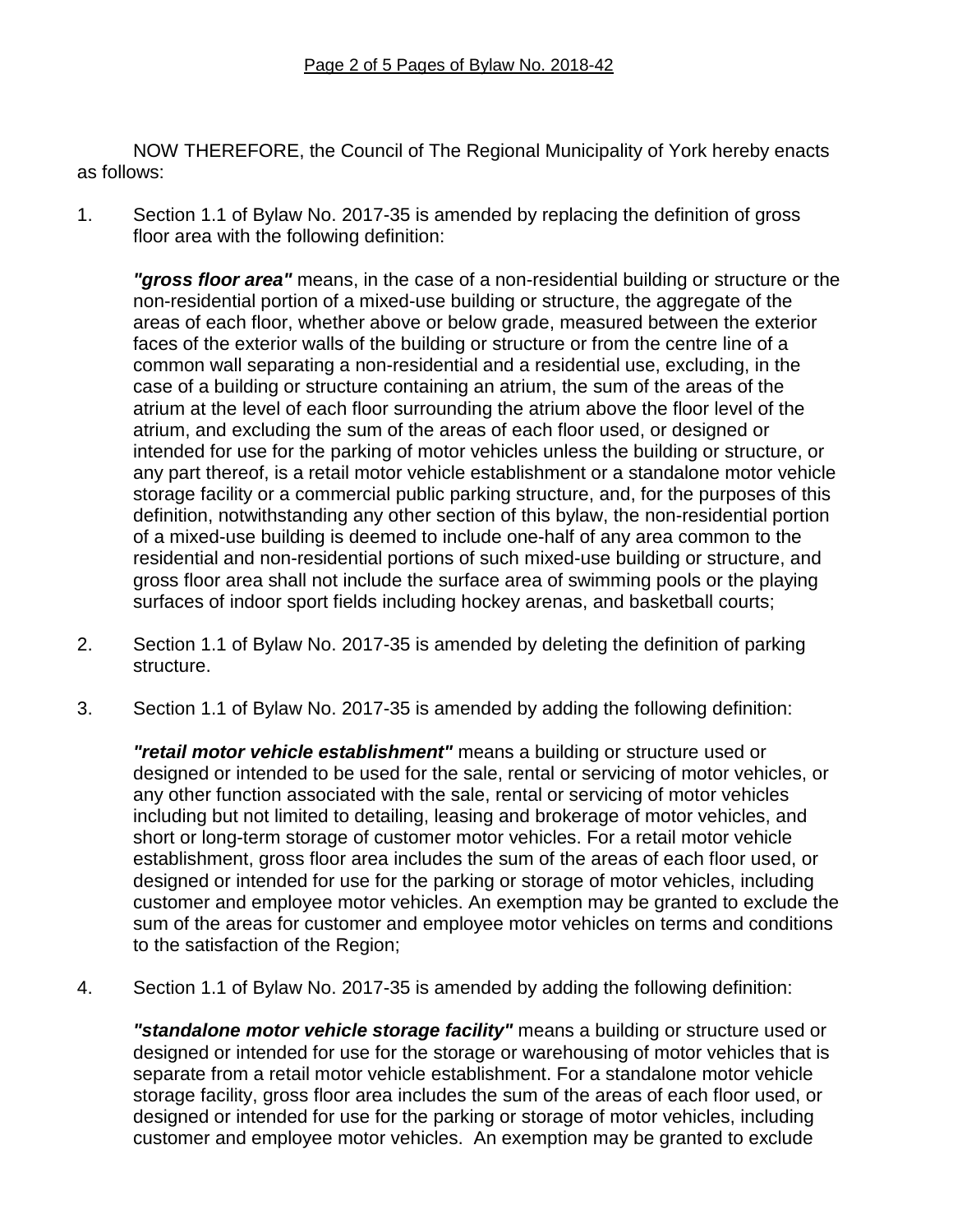the sum of the areas for customer and employee motor vehicles on terms and conditions to the satisfaction of the Region;

- 5. Section 3.12 of Bylaw No. 2017-35 is amended by adding the following subsection (d):
	- (d) Subsections 3.12 (a) and 3.12(b) do not apply to a retail motor vehicle establishment or a standalone motor vehicle storage facility. Where a retail motor vehicle establishment is one of multiple industrial/office/institutional uses and retail uses in a building or structure, the development charge payable shall be the retail charge. For a retail motor vehicle establishment, where the sum of the areas used, or designed or intended for use for the parking or storage of motor vehicles, excluding the sum of the areas for customer and employee motor vehicles, as determined by the Region, is more than two times greater than the remaining area, the retail rate shall be applied to two times the difference between the gross floor area of the entire retail motor vehicle establishment and the gross floor area of the area used for parking or storage, and any gross floor area above that shall be levied the industrial/office/institutional rate.
- 6. Schedule "B" of Bylaw No. 2017-35 is amended by adding to those rates, the increases set out Schedule "A" of this bylaw.
- 7. Schedule "F" of Bylaw No. 2017-35 is amended by adding to those rates, the increases set out in Schedule "B" of this bylaw.
- 8. Schedule "G" of Bylaw No. 2017-35 is amended by deleting Part B from the list of Contingent Residential and Non-Residential Development Charges.

This bylaw shall come into force on the 1st day of July, 2018

ENACTED AND PASSED on May 17, 2018.

CHRISTOPHER RAYNOR WAYNE EMMERSON

Regional Clerk **Regional Chair** 

*Authorized by Clause 13, Report 9 of the Committee of the Whole, adopted by Regional Council at its meeting on May 17, 2018*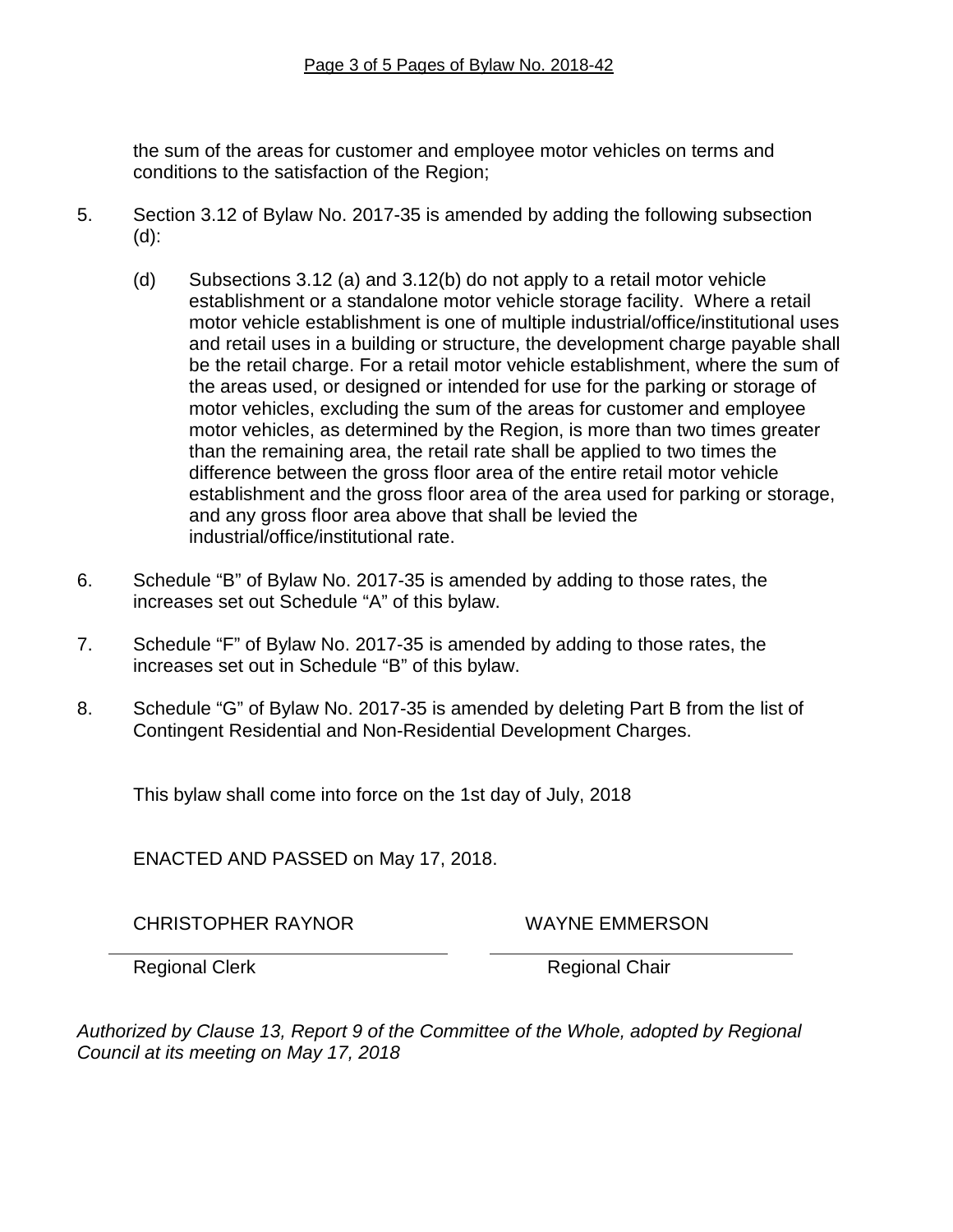# **SCHEDULE "A"**

# **Residential Development Charges Increase**

| July 1, 2018 to June 16, 2022 |                                                                  |                                         |                                      |                                   |  |  |  |  |  |
|-------------------------------|------------------------------------------------------------------|-----------------------------------------|--------------------------------------|-----------------------------------|--|--|--|--|--|
|                               | <b>Residential Development Charges Increase</b><br>(\$ per Unit) |                                         |                                      |                                   |  |  |  |  |  |
| <b>Service</b>                | Single & Semi-<br>detached                                       | <b>Multiple Unit</b><br><b>Dwelling</b> | <b>Apartments</b><br>$(>= 700$ sqft) | <b>Apartments</b><br>(< 700 Sqft) |  |  |  |  |  |
| Roads                         | \$9,195                                                          | \$7,402                                 | \$5,379                              | \$3,930                           |  |  |  |  |  |